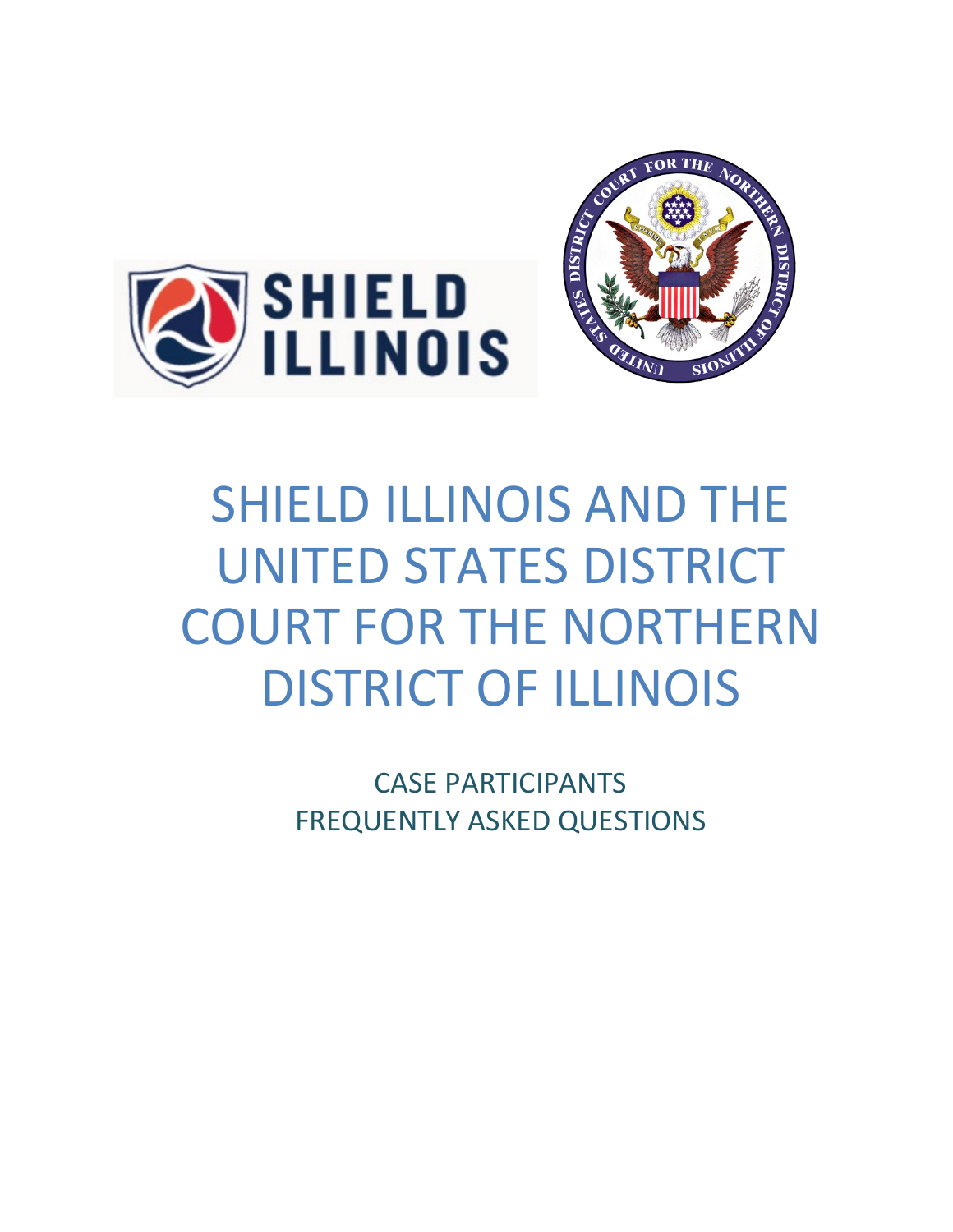## Frequently Asked Questions

| If I receive a positive test result from this test, do I have to go and receive another test from |
|---------------------------------------------------------------------------------------------------|
| Why am I asked my demographic information, including my race and date of birth? 3                 |
|                                                                                                   |
| What if I have a physical disability that prevents me from taking this test?  4                   |
|                                                                                                   |
|                                                                                                   |
| I have already received my Covid vaccine. Do I still need to take these tests? 4                  |
| I was diagnosed with Covid months ago. Will this test detect the antibodies and indicate a        |
|                                                                                                   |
| I have heard some recent news about saliva based Covid tests in the media. What should I know     |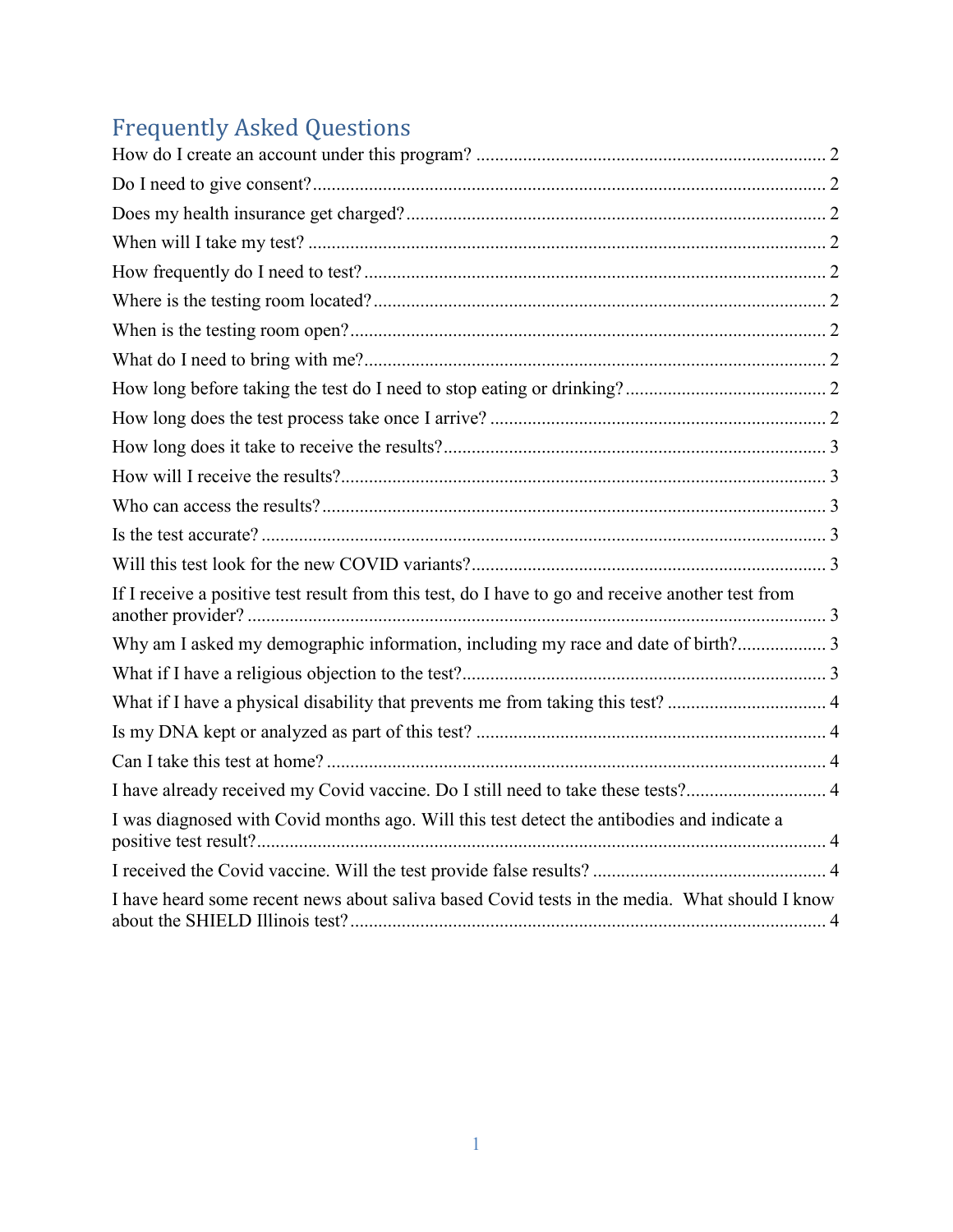#### <span id="page-2-0"></span>How do I create an account under this program?

Instructions on how to create an account for the SHIELD patient portal are provided in the letter you received as a case participant. You will need this account to schedule tests, and you will login to this account to view your test results as well.

#### <span id="page-2-1"></span>Do I need to give consent?

Yes, we will require your consent to participate in the testing program and your permission to receive a copy of your results. The consent form can be found on the Court's website by clicking [here.](https://www.ilnd.uscourts.gov/_assets/_documents/_forms/_clerksoffice/rules/admin/pdf-orders/Covid%20Test%20Consent%20Form%20for%20Case%20Participants.pdf)

#### <span id="page-2-2"></span>Does my health insurance get charged?

No. This program is Court ordered and you will not be responsible for any charges. You will not need to present any health insurance information.

#### <span id="page-2-3"></span>When will I take my test?

You will be required to take your first self-administered Covid-19 test three (3) business days prior to the start of the trial or hearing. Schedule your test using the account your created via the SHIELD patient portal.

#### <span id="page-2-4"></span>How frequently do I need to test?

During jury trials, individuals must take the test twice each week.

#### <span id="page-2-5"></span>Where is the testing room located?

The testing room is located within the courthouse.

#### <span id="page-2-6"></span>When is the testing room open?

Chicago – Monday through Friday from 8:00 a.m. until 4:00 p.m. Rockford – Tuesday through Friday from 8:00 a.m. until 12:00 p.m.

#### <span id="page-2-7"></span>What do I need to bring with me?

You will need to bring your government issued id (i.e. driver's license or state identification) and the QR code provided when you scheduled your appointment. The first time you test, you will also need to bring the completed consent form.

#### <span id="page-2-8"></span>How long before taking the test do I need to stop eating or drinking?

You must refrain from eating, drinking, brushing your teeth, using mouthwash, or using any tobacco products one hour prior to taking the saliva-based test. We recommend that you drink plenty of water the morning of the test to help produce the saliva.

#### <span id="page-2-9"></span>How long does the test process take once I arrive?

The testing process will take approximately five to ten minutes.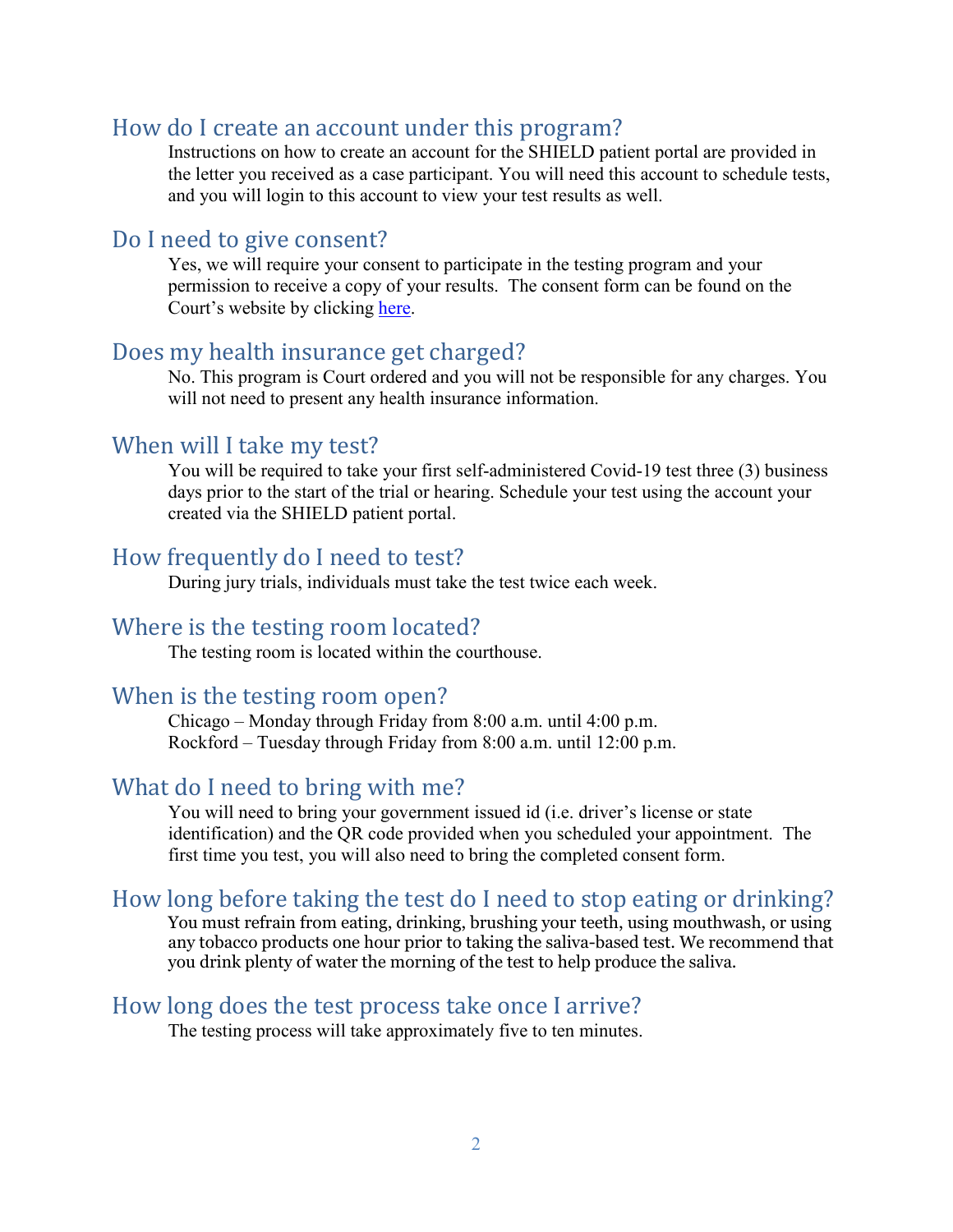#### <span id="page-3-0"></span>How long does it take to receive the results?

Current notification time for the saliva test is less than 24 hours, compared to a 2-3-day turnaround time for most currently available tests.

#### <span id="page-3-1"></span>How will I receive the results?

You will receive an email and text from SHIELD Illinois that your test results are available to view. You will then log into their portal to view their test results.

#### <span id="page-3-2"></span>Who can access the results?

Results will also be sent to the Clerk of Court and the supervisors in the Jury Department. Shield Illinois must notify the Illinois Department of Public Health of a positive test result. If you test positive for the Covid-19 virus, you should email the courtroom deputy of the judge that is assigned to the case to inform them that you will not be able to attend the hearing or trial. Please see [General Order](https://www.ilnd.uscourts.gov/_assets/_documents/_forms/_clerksoffice/rules/admin/pdf-orders/General%20Order%2021-0006%20Plan%20for%20the%20Safe%20Resumption%20of%20Jury%20Trials%20in%20the%20Northern%20District%20of%20Illinois%20-FINAL.pdf) 21-0006 for further information.

#### <span id="page-3-3"></span>Is the test accurate?

This test is extremely accurate; there are almost no "false positive" or "false negative" results.

#### <span id="page-3-4"></span>Will this test look for the new COVID variants?

The SHIELD Illinois test can screen for variants of concern.

## <span id="page-3-5"></span>If I receive a positive test result from this test, do I have to go and receive another test from another provider?

SHIELD Illinois reports positive results to the individuals and the Illinois Department of Public Health within 24 hours of the sample reaching the lab. No follow up testing is needed.

## <span id="page-3-6"></span>Why am I asked my demographic information, including my race and date of birth?

The laboratory that processes the tests needs to confirm the identity of the individual being tested. To do so, they require your date of birth. In addition, all positive test results must be reported to the Illinois Department of Public Health in accordance with the Illinois Control of Communicable Diseases Code (77 Ill. Adm. Code 690.200(a)(5)) and demographic information is required for this reporting process.

#### <span id="page-3-7"></span>What if I have a religious objection to the test?

Any individual who has a religious objection to the saliva-based testing protocol is directed to notify the Chief Judge of the District Court in writing, setting forth the specific concerns to enable the Court to propose a reasonable accommodation, or can appear remotely.